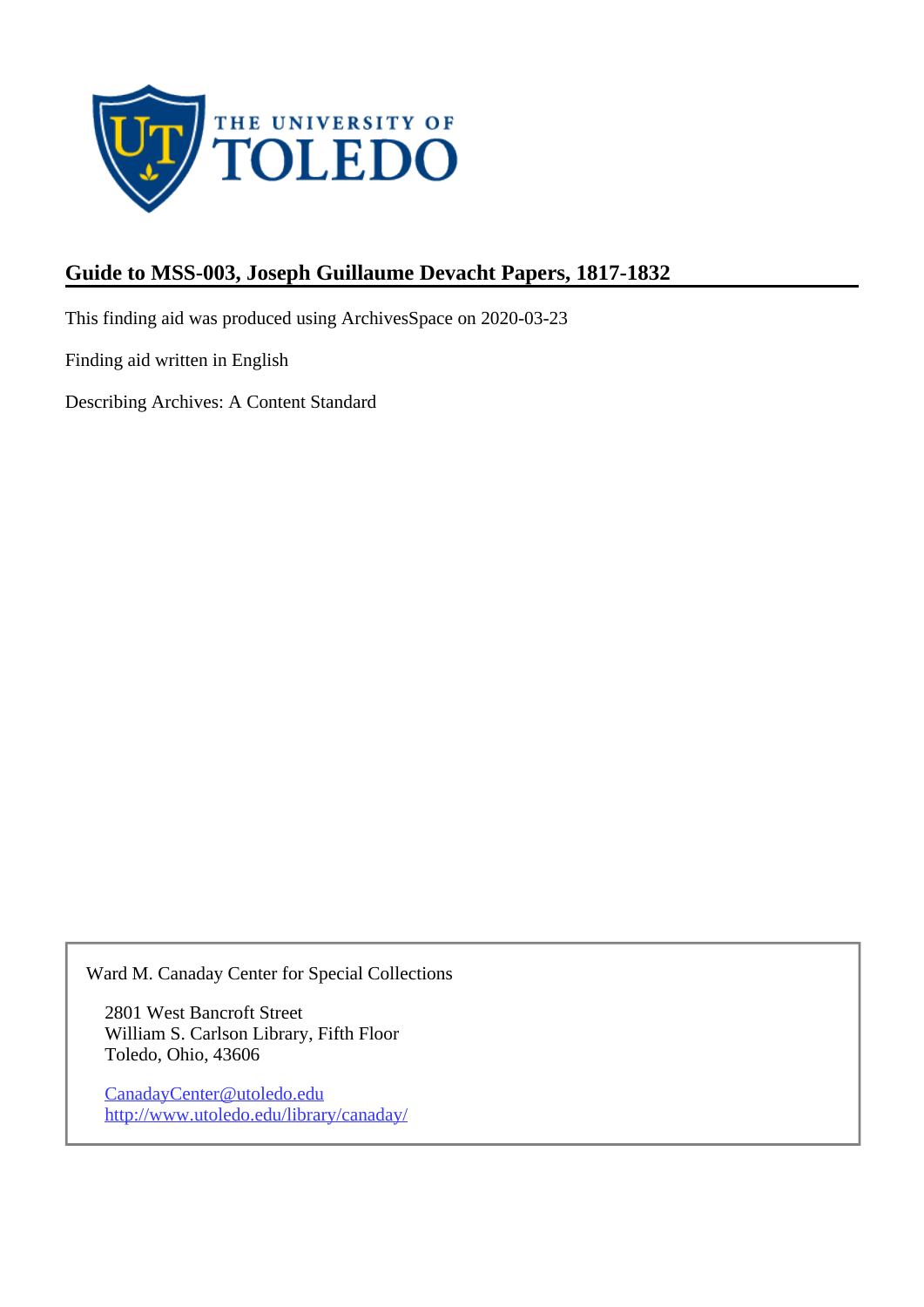# **Table Of Contents**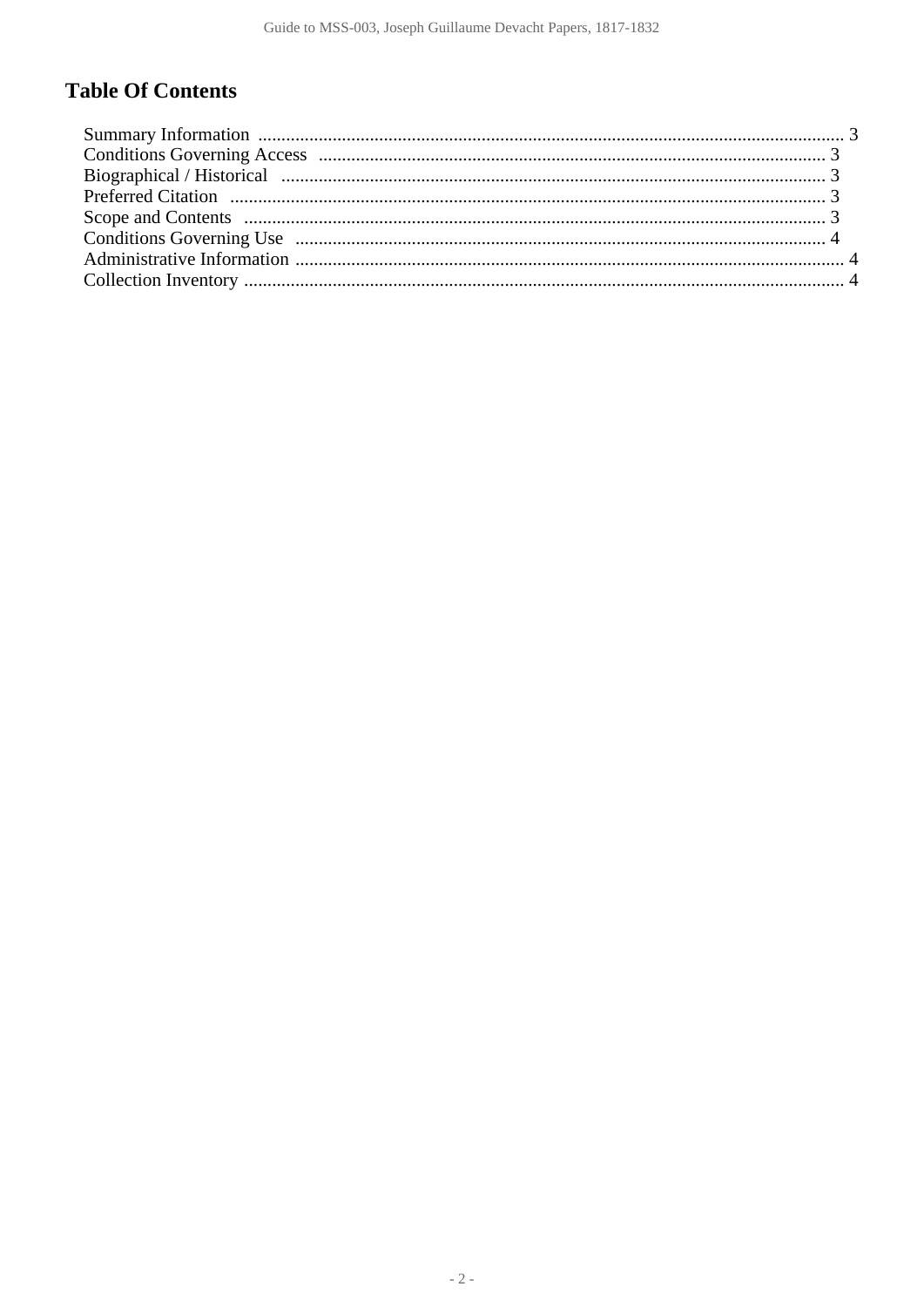#### <span id="page-2-0"></span>**Summary Information**

|                                                 | <b>Repository:</b> Ward M. Canaday Center for Special Collections |  |  |
|-------------------------------------------------|-------------------------------------------------------------------|--|--|
| Title:                                          | Joseph Guillaume Devacht Papers                                   |  |  |
| <b>Identifier:</b> MSS-003                      |                                                                   |  |  |
|                                                 | <b>Date:</b> 1817-1832                                            |  |  |
| <b>Description:</b>                             | <b>Physical</b> 1 Linear Feet                                     |  |  |
| <b>Language of</b> English<br><b>Materials:</b> |                                                                   |  |  |

#### <span id="page-2-1"></span>**Conditions Governing Access**

Collection is open for research. Materials may be accessed by request at the Ward M. Canaday Center for Special Collections on the fifth floor of the William S. Carlson Library on the main campus of the University of Toledo. Materials do not circulate.

#### <span id="page-2-2"></span>**Biographical / Historical**

1761 Born in Flanders, Holland.

1790 Came to America on the ship La Patrie joined the French colony At Gallipolis, Ohio; a silversmith and general merchant there. 1798 Married Madame Parma tier 1844 Died in Gallipolis, Ohio.

### <span id="page-2-3"></span>**Preferred Citation**

Images and other sources used with permission should be properly cited and credited. Credits should include text as listed below:

"[Collection Name], The Ward M. Canaday Center for Special Collections, The University of Toledo Libraries"

### <span id="page-2-4"></span>**Scope and Contents**

The two bound volumes that form this collection consist of a ledger, 1817-32, and a daybook, 1824-30. In the ledger, Devacht recorded his accounts with individuals. Each account contains debit and credit entries. The debit entries contain little more than the amounts the individual owed at different times to Devacht, due to purchase. The researcher can find out what the individual purchased, if the date of the particular transaction falls into the time range covered by the daybook, by referring to the transaction in the daybook by date. The credit entries, on the other hand, generally describe how the debtor settled his debts: with cash, through labor, rent, or bill of account.

The daybook, though covering a shorter period of time, probably contains information more useful to the researcher. A large number of individuals are mentioned, and purchases are described. A typical page, for example, shows that during one week in 1827 Devacht sold whiskey, coffee, nails, sugar, gun powder, tobacco, corn meal, and more whiskey.

Devacht's handwriting is neat and the condition of the paper and binding is relatively good.